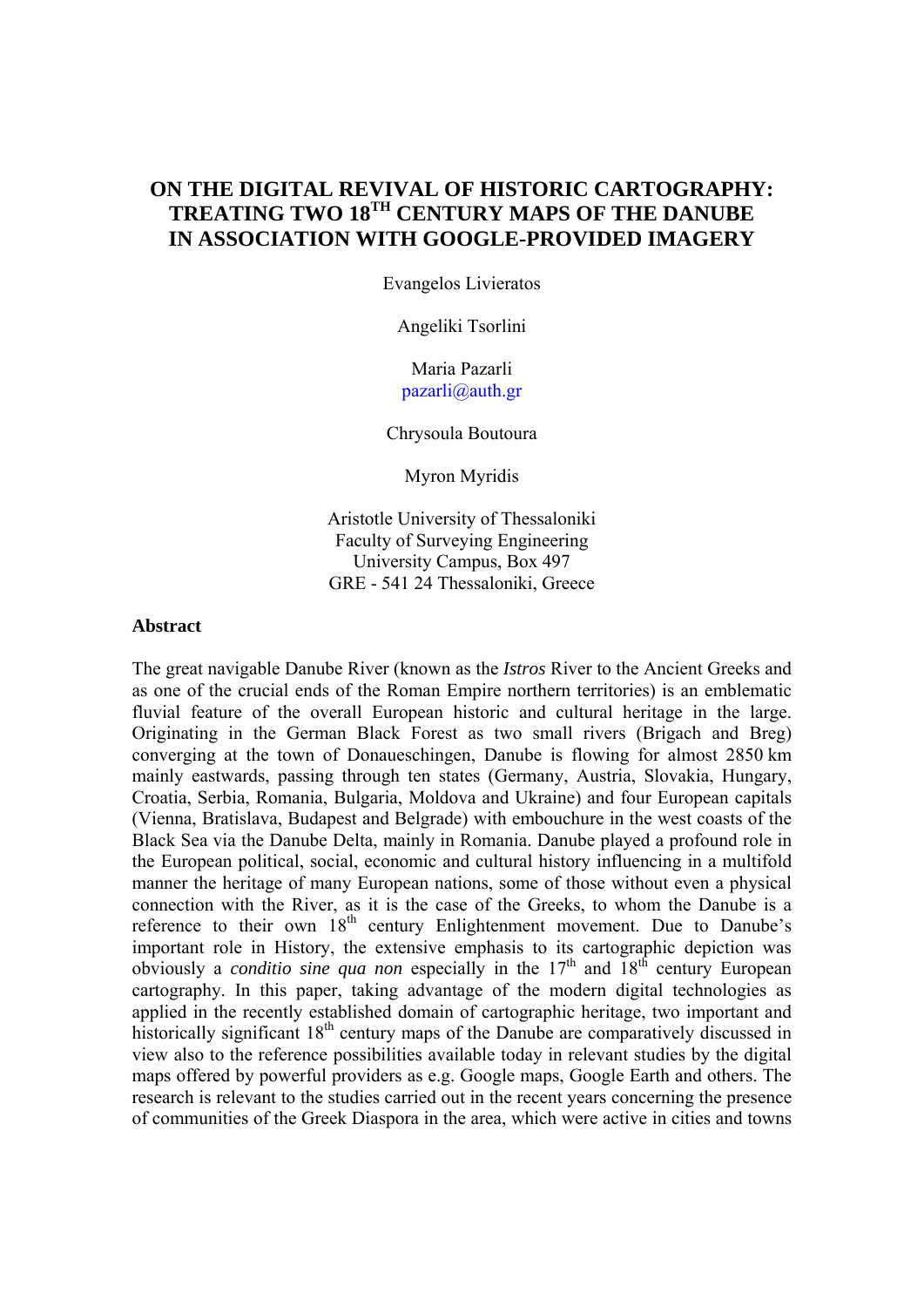along the course of Danube especially during the  $18<sup>th</sup>$  century, influencing the commercial navigation of this "multi-ethnical" river.

### **Introduction**

The Danube River was considered in History as a *border* separating the level of geographic knowledge and territorial authority in the remote past. Later, until recently, this second longer river in the European continent, passing a variety of multi-ethnical geographies, was always the potential fluvial *carrier* of political and military power and antagonisms, of material goods and economic exchanges but also of various ideas and cultures in diversity. Today the Danube is passing from the lands of ten European countries, four capital cities (Figure 1) and from numerous major and minor well-known towns and cities e.g. Ulm, Ingolstadt, Regensburg, Passau, Linz, Vienna, Bratislava, Budapest, Novi Sad, Zemun, Belgrade, Kozloduy, Vit, Nikopol, Braila, Galati. The domination of this "mythical" River source of life, power and inspiration, happily inspiring until modern times prominent intellectuals (Magris, 1986), was obviously reflected in Geography and Cartography as an always major natural map-element in all cartographic representations of territories of Central and South-East Europe. This was not only due to its length (c. 2850 km, almost 22 degrees in longitude) and to its wide amplitude in latitude (c. 5,2 degrees), but also to its extraordinary overall broader importance which impelled cartographers to represent symbolically the Danube with the Figure of Neptune-Poseidon in a famous  $18<sup>th</sup>$  century map cartouches.



Figure 1. Left: The 2850 km long Danube River starts from the German town of Donaueschingen where converge two small Black Forest-rivers (Brigach and Breg) and ends at the Black Sea. The river is passing from the today's territories of ten European countries: Germany (GER), Austria (AUT), Slovakia (SVK), Hungary (HUN), Croatia (CRO), Serbia (SRB), Bulgaria (BUL), Romania (ROM), Moldova (MDA) and Ukraine (UKR). The black dots place the capital cities of Vienna (AUT), Bratislava (SVK), Budapest (HUN) and Belgrade (SRB). Right: In the Google Earth best fitted image.

The  $18<sup>th</sup>$  century navigation in the Danube recalls the heavy Greek mercantile maritime tradition in the Black Sea and the surrounding sea-ways carried out especially by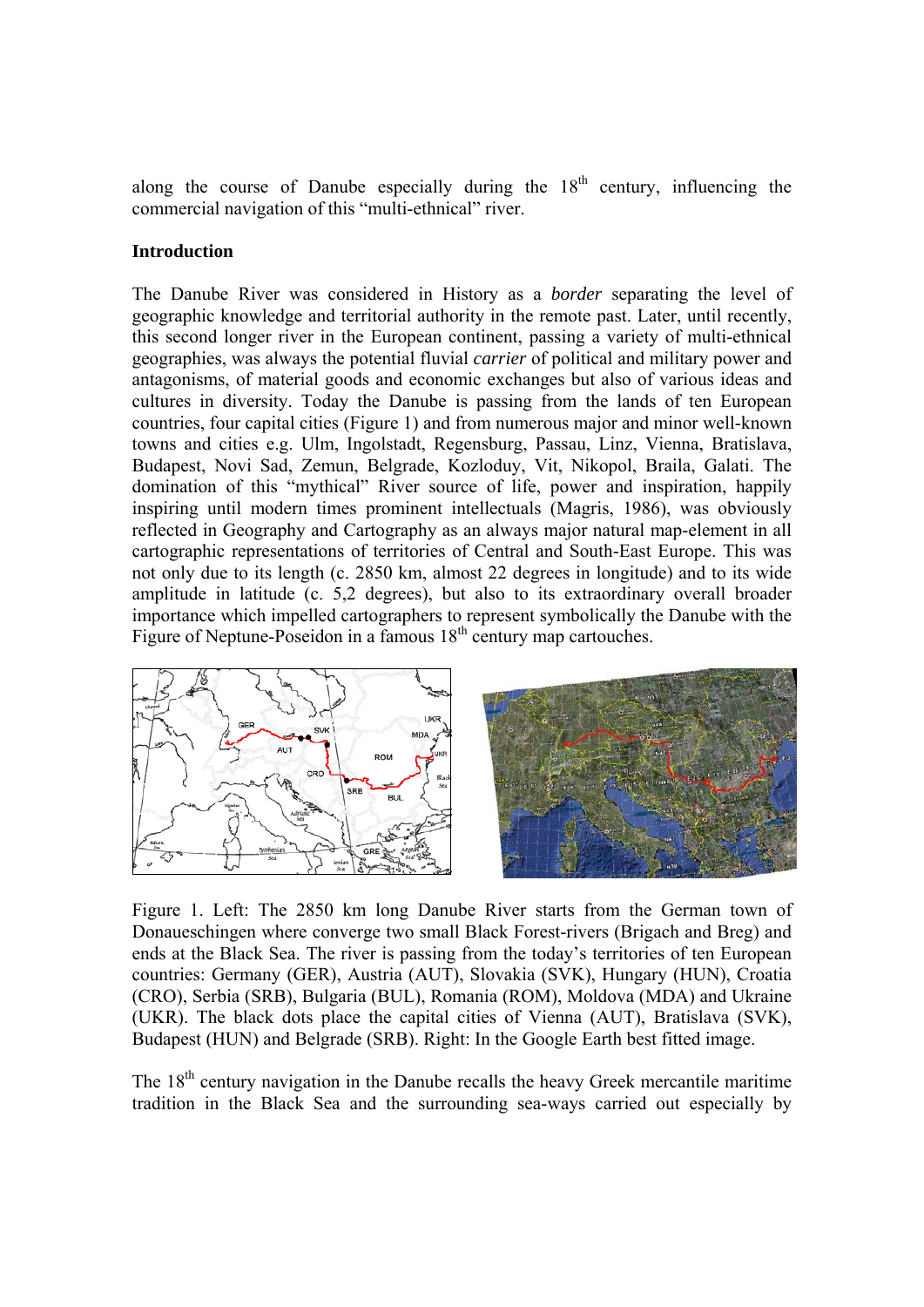islanders from the Ionian Sea, e.g. among other ship-owners the powerful and innovative Theofilatos family from Ithaca who ordered in English shipyards the first mercantile steamship in 1871. These active sea-merchants dominated the sea transport also in the Danube, especially after the Treaty of Kutchuk-Kaïnardji (today Kaynardzha in the Silistra Province of Bulgaria) between Russia and the Sublime Porte signed in 1774. Old maps depicting the Danube belong today to the Cartographic Heritage of many countries of the region around its fluvial course, but also to the Cartographic Heritage of countries in some distance from that river due to very specific and particular historical regions, as it is the case of Greece. A number of prosperous communities of the Greek Diaspora flourished especially in the  $18<sup>th</sup>$  century along the Danube contributing in the social and cultural life of the local populations, e.g. in Vienna, Budapest, Belgrade and in many towns of the east provinces of Romania. Members of these Greek communities were among the pioneers of the Greek Enlightenment in 18<sup>th</sup> century and the Struggle of Greek Independence in the early 19<sup>th</sup> century, donators of cultural and educational goods (e.g. book and map collections) leading to the revival of many towns and villages in the northern Greek mainland, under ottoman rule at that time, as it is the case of towns especially in the northern part of the actual territories of Greece, especially in West Macedonia, Epirus and Thessaly (Url 1, 2009; Katsiardi-Hering, 2009). One of these towns is Kozani (Url 2, 2009), known from the texts of famous travellers like e.g. William Martin Leake (Leake, 1835) or Ami Bouè (Bouè, 1854), for the benefit of which prominent personalities of the Kozani Diaspora in Central and East Europe contributed for the establishment of an important and rich Library which is live since the  $17<sup>th</sup>$  century. In this Library, the local municipality established in 2008 a Map Library section in order to document and promote the important backlog of old maps, atlases and geography-related books existing in this Library, sponsoring the relevant "Kozani Cartographic Heritage Experiment" (Livieratos et al., 2009). The book and map collections kept in the Library with direct reference to the Greek Enlightenment (Url 3, 2009), reflect the history and contribution of the Greek Diaspora in Central and East Europe and especially in the lands broadly influenced by the Danube River. Of particular importance of this Kozani cartographic collection are some rare maps and atlases published in Vienna in 18<sup>th</sup> century, sent to their home-town by Greek scholars and prosperous merchants leaving in Central Europe at that time. Among these maps and atlases we refer here e.g. the monumental twelve-sheet map of South-East Europe and Greece, the *Charta* by Rigas Velestinlis from 1796-1797 (Livieratos, 2008b, 2008c; Boutoura, 2008), the four-sheet world map by Anthimos Gazis from 1800 (Livieratos, 2008a), the first ever Austrian world Atlas by Franz-Anton Schrämbl prepared from 1787 to 1790 and published in 1800 (Dörflinger, 1981) and the seven-sheet Austrian map of the Danube, *Navigationskarte der Donau* by the military officers Ignaz Lauterer and Siegfried Tauferer from 1789 (Besevliev, 1975).

Following the philosophy developed in the last years in the frame of the ICA Commission on Digital Technologies in Cartographic Heritage (Livieratos, 2006a; 2009) a project relevant to the Danube was started in the Kozani Municipal Map Library (Url 4, 2009) in association with the "Kozani Cartographic Heritage Experiment".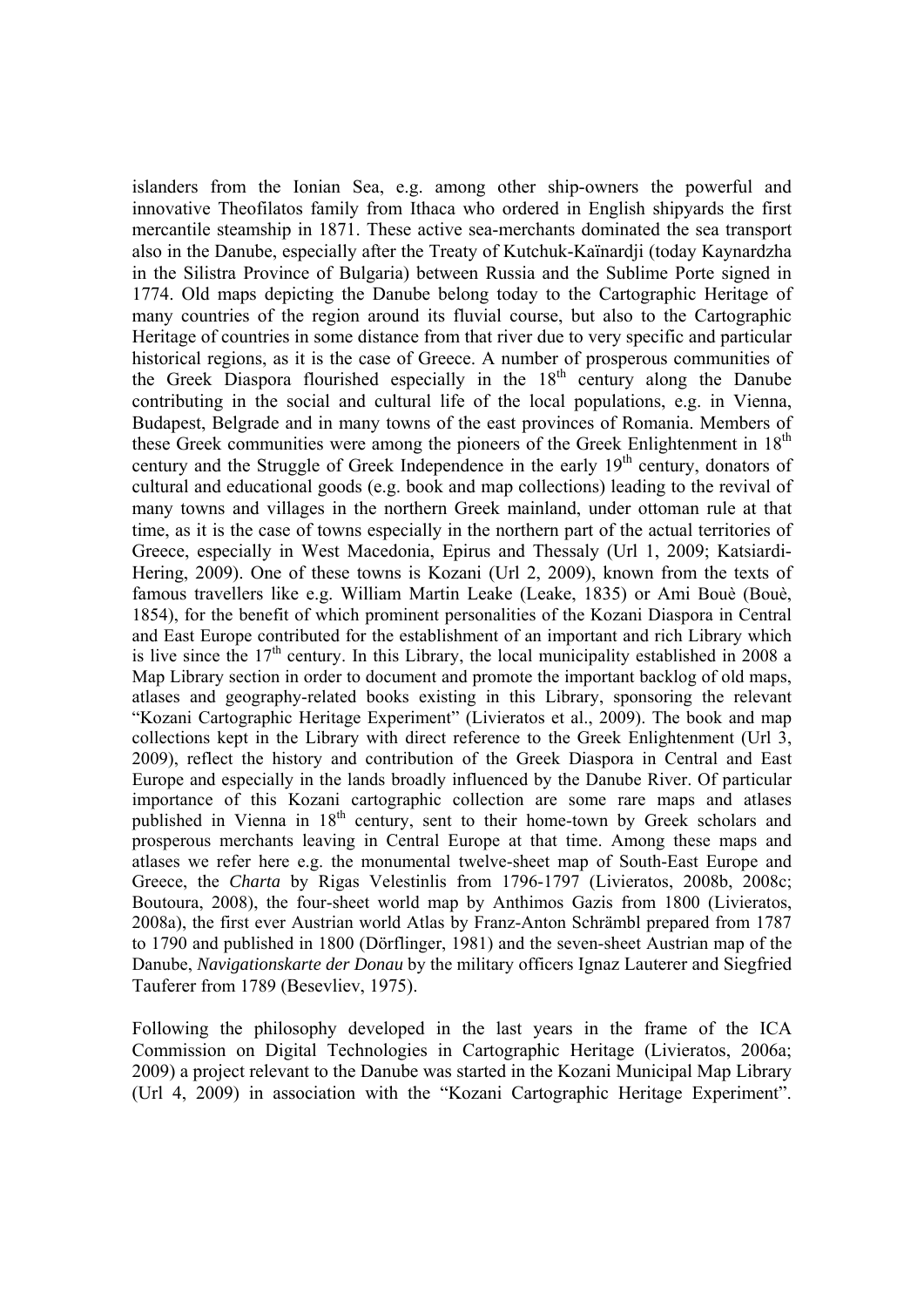Among the aims of this project is the high quality digitization of old maps depicting the Danube River and the development of actions related to the:

- a. Research on the history of Greek Migration in the area,
- b. Research on pure map history and on the map content relevant to the specific maps involved in the project,
- c. Cartographic Heritage communication issues addressed to the general public and to the world of education in terms of map exhibition, publications and socializing.

For this purpose two available maps are used namely the three upper sheets of Rigas *Charta* depicting mainly the Danube areas and the almost ten years earlier *Navigationskarte der Donau.* 

## **The digital concept in Cartographic Heritage**

Digital cartographic technologies offered the grounds for a real and proper revival of historic cartography. This new reality is not only a challenge for modern cartographers who are familiar with the proper analytical tools which are potentially capable for the treatment of old maps and other issues relevant to the cartographic heritage in the large, but also a live opportunity for historians traditionally dealing with the history of cartography and maps to broaden their studies and in some cases to see things from a "different point of view". In addition, it is a challenge to socialize Cartographic Heritage by disseminating to the general public the value and the beauty of old maps and cartography objects in general, as objects of the overall world's cultural heritage (Figure 2). Based on the concepts and lines of work introduced in the frame of the ICA initiative for the implementation of digital technologies in cartographic heritage issues (Url 5, 2009), historic cartography finds new domains of investigation, revisiting from a new stand-point old, unknown and/or sometimes forgotten maps, masterpieces of cartography which are strongly related to the historical, cultural, social and economic history of people and communities of the past who somehow came in touch with these maps. In this way not only the beauty but also the technical and social importance of old maps may come to the centre of interest of the community and not only of history experts and skilled researchers or map enthusiasts.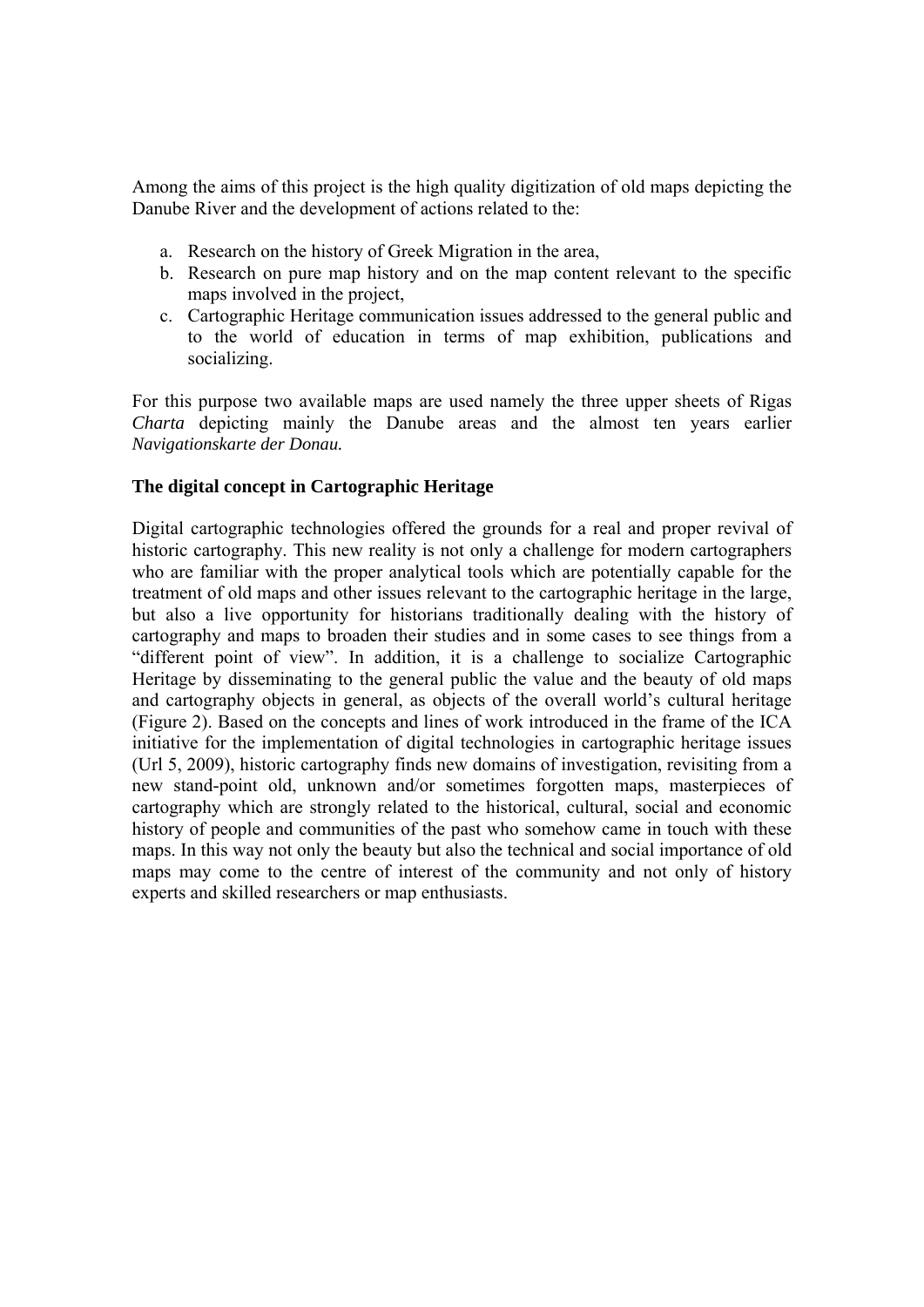

Figure 2. A pictorial summary of the Cartographic Heritage concept and the Digital impact, after Livieratos, 2009.

# **The Danube cartographic heritage project - Reasoning**

Digital technologies offer thus the tools to revitalize the impact of cartography in the modern world (Figure 3). This is the case treated in the paper, for the "sake of the paradigm" but also for specific research interests related to the preparation of a forthcoming map exhibition in the frame of the "Kozani Cartographic Heritage Experiment": Two 18<sup>th</sup> century historic maps representing a top physical "monument" of the overall history of Central and Southeast Europe: The Danube River. The river which divided and brought close people of a great variety of social, economic, cultural, ethnic, religious or place of birth origins, in a very long course of history. The one map, *Navigationskarte der Donau,* is a product of the Central-Europe cartographic know-how, where Danube is the mapped fluvial carrier for geostrategy, applied geopolitics and trade, the other map, the Rigas *Charta,* is the outcome of the Southeast-Europe cartographic enthusiasm, and national patriotism where Danube represents an ideological border and the symbolic reference of the Southeast-Europe insurrection to the wealthy Greek Diaspora active in the areas in the vicinities of the ancient River. The two maps of almost the same period, stressing the representation of the Danube belong to completely different worlds of technological preparation and ideological ground. Digital cartographic technologies bring the two maps closer allowing quantitative and qualitative comparisons and insights which were almost impossible to gain in the predigital era. But further, they allow the direct and indirect communication of these worlds with the general public, thanks to cartography and maps, combining the knowledge with the message, the map aesthetics to technology.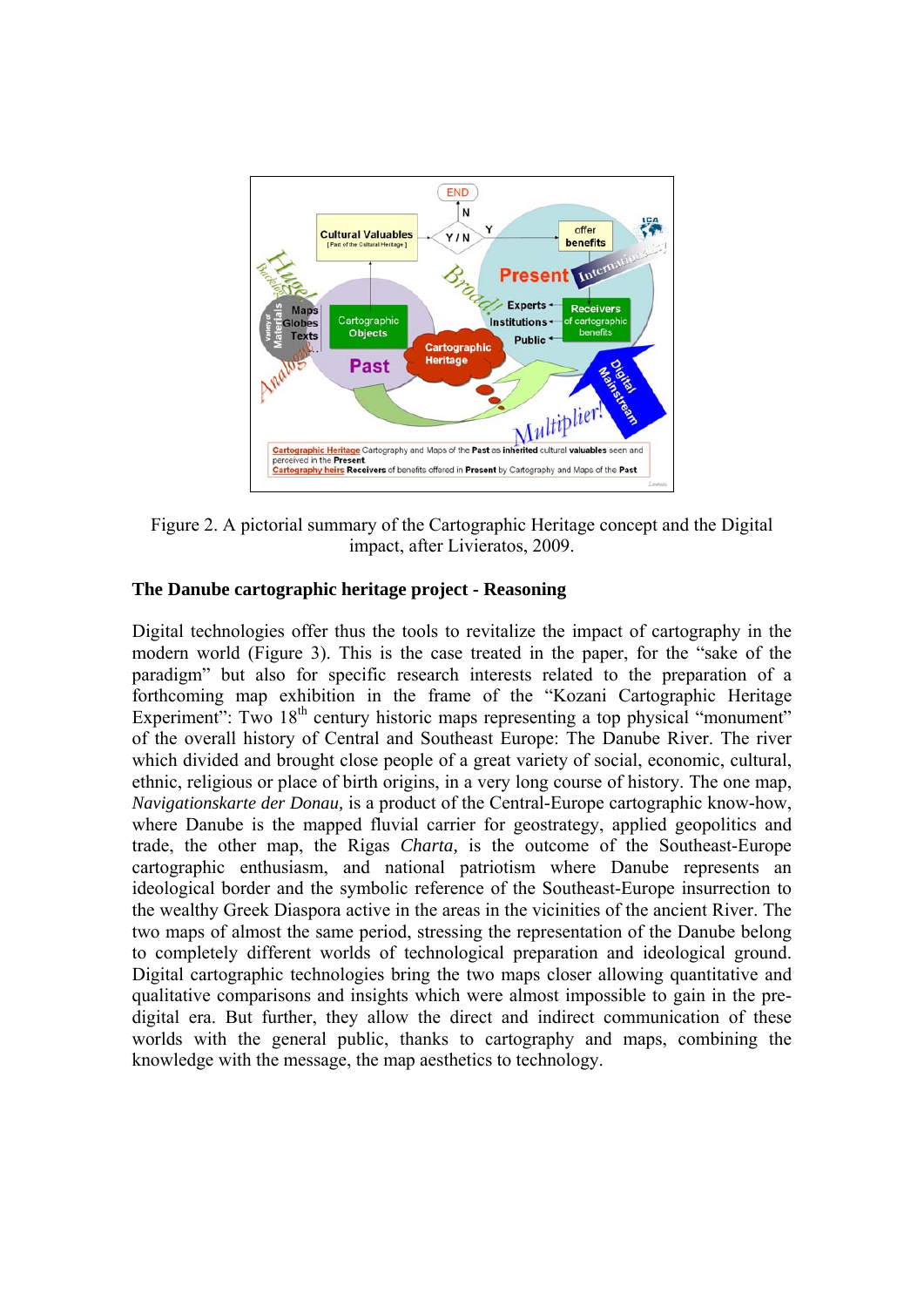

Figure 3. The decomposition of the Digital Technologies impact to Cartographic Heritage, in the components of Digitization (core element), Archiving, Analysis of content and Communication to the Society, after Livieratos, 2009.

Finally the connection with the today's world can be done for a manifold of applications (e.g. education, exhibitions, support of museums etc.) thanks to the Google-type of free provided imagery with which the general public is massively familiar or tend to familiarize soon. In this case, e.g., a visitor of the Danube space images needs twenty to twenty two consecutive image-frames, in about 30 km graphic-scale framing, to fly over the entire course of the River from its start at Donaueschingen to the embouchures at the Black Sea. In this way, the geography of the past and the present becomes a unity, thanks to the digital images of old maps and their modern counterparts obtained from space allowing rich relevant discussions in any level, from a technology-skilled panel to the classroom and from the relaxed exhibition space to the concentration screen of the expert.

### **The working plan**

The historic maps (HM) used, are:

- a. The *Navigationskarte der Donau*, Vienna 1789 in scale c. 1:200.000 (Figure 4), is depicting the Danube course from Semlin-Zemun (latitude 44° 48,5', longitude 20° 24,6') to the Black Sea,
- b. The upper row three sheets of Rigas *Charta,* Vienna 1796-1797 in scale c. 1:600.000 (Figure 5, Figure 6) as an "independent" depiction of the Danube course from the Serbian village Kolut (latitude 45° 54,5', longitude 18° 55,8') to the Black Sea.

The modern internet provided space imagery (SI) used to assist the overall process is derived by the Google Earth free provider constructed in strip-form at the same scale.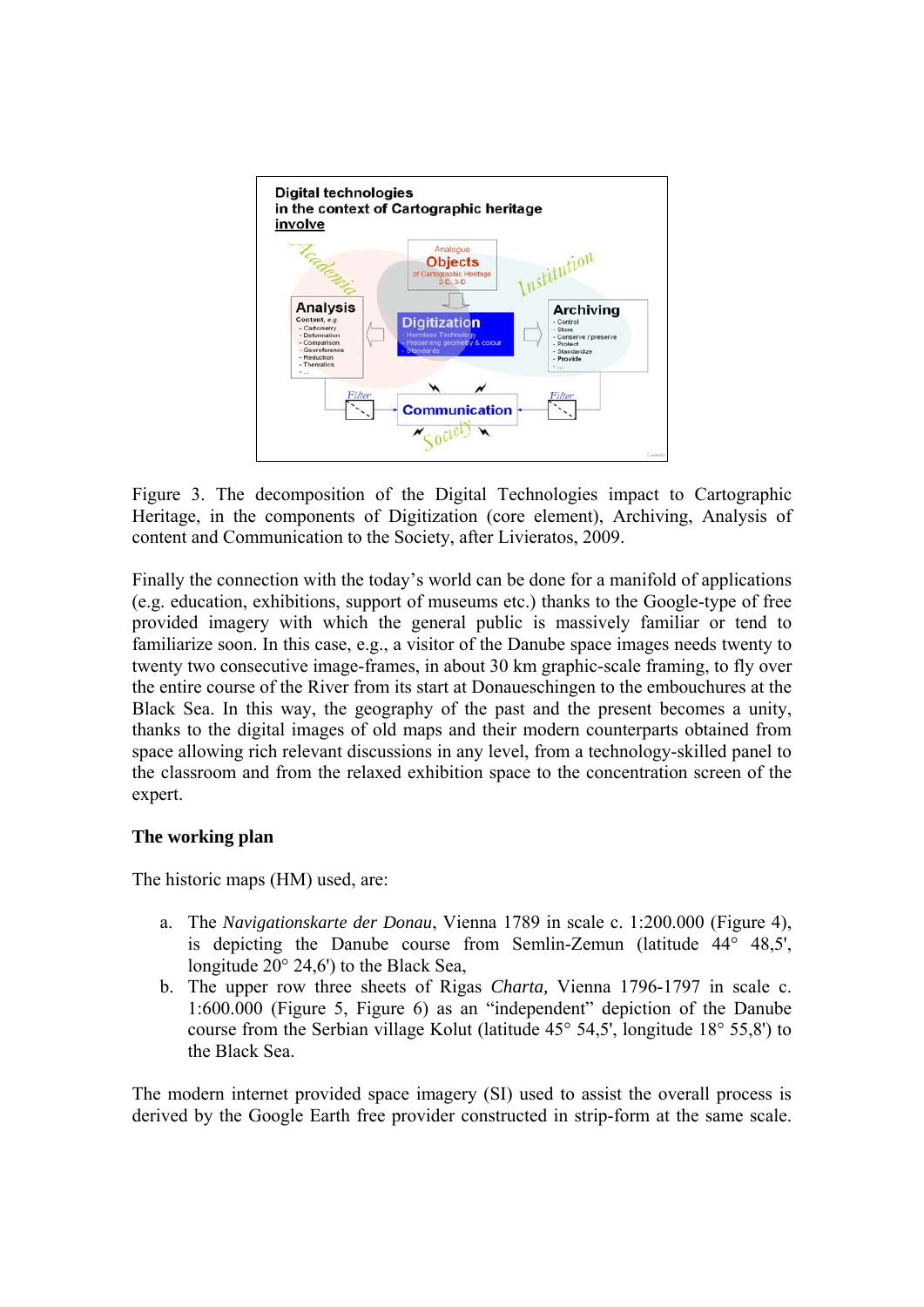The represented part of the actual Danube course in the *Navigationskarte* is shown in Figure 7 (Left), whilst that in the case of *Charta* is shown in Figure 7 (Right).



Figure 4. The map mosaic of the *Navigationskarte der Donau* seven-sheets. (Courtesy: Kozani Municipal Map Library).



Figure 5. The upper row three sheets of Rigas *Charta*, depicting the Danube. (Courtesy: Aristotle University of Thessaloniki Library)



Figure 6. Left: The twelve-sheet Rigas *Charta.* The upper three sheet strip depicts the Danube. Centre: The cartouche of Rigas *Charta.* Right: The cartouche of the *Navigationskarte der Donau*.



Figure 7. Left: The area of the actual Danube course covered by the *Navigationskarte der Donau* representation. Right: The area of the actual Danube course covered by the upper three-sheet strip in Rigas *Charta.*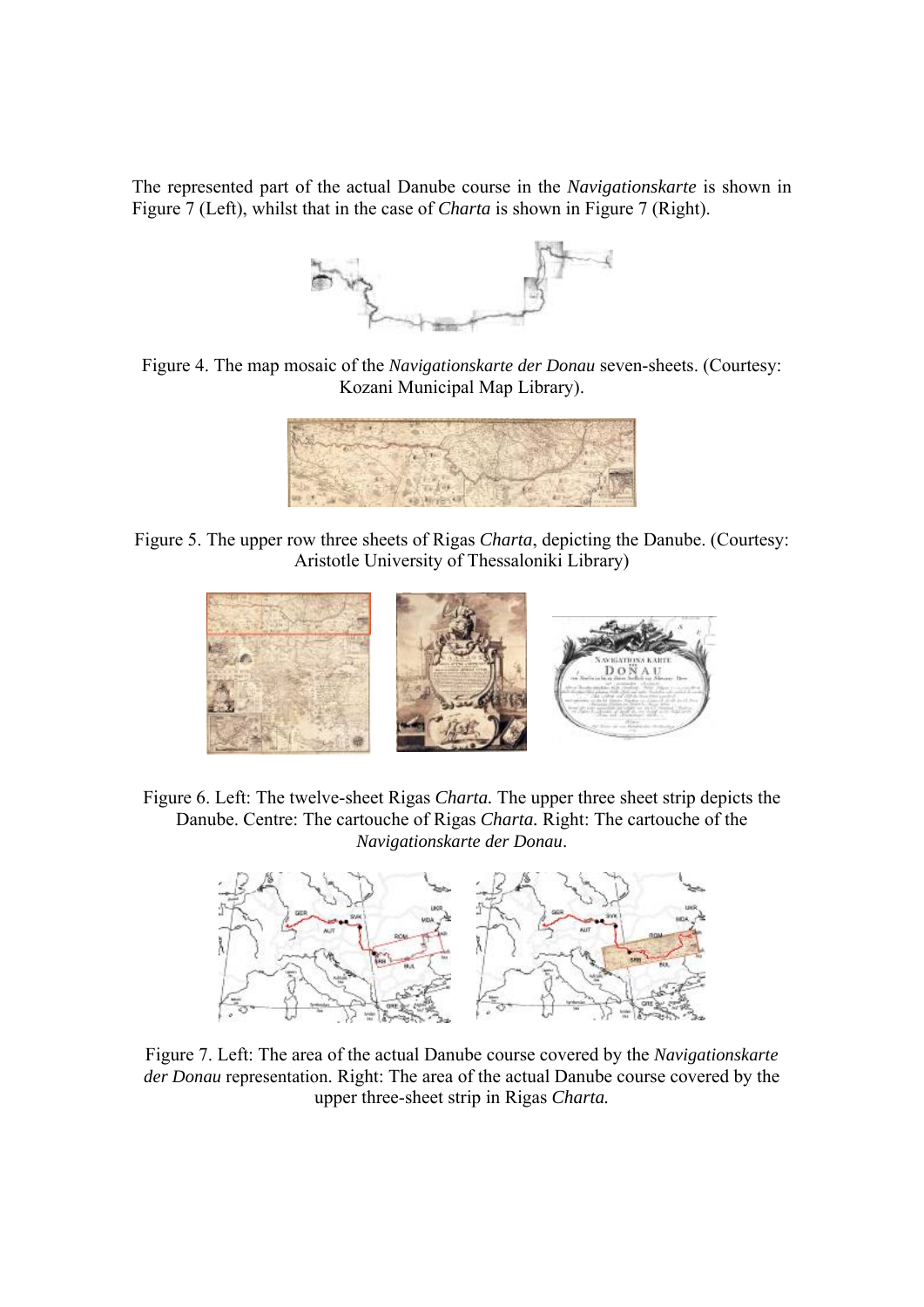The working plan of the Danube project based on historic cartography and assisted by SI is shown in Figure 8: The two HM are digitised following the basic requirements of the special digitisation processing concerning HM, i.e. the highest proper resolution, the lowest possible geometric content deformation and lower possible colour alteration and put in association with the relevant SI. The places of particular historic interest, along the course of Danube River, have identified in the HM with reference to available historic evidence (e.g. Semlin, Severin, Nikopoli, Ruszug, Silistria, Sulina etc) and properly georeferenced to the actual sites labelled also according to today toponymy (e.g. Zemun for Semlin, Ruse for Ruszug, Silistra for Silistria etc). Then, in cooperation with the expert historian the geo-placement of the sites of interest, properly backed with the relevant HM is linked with all available bibliography, textual and non-textual archives (transformed obviously in digital form), whilst the HM and the SI are put in one-to-one correspondence due to a proper best fitting transformation process (Boutoura & Livieratos, 2006), for independent map-content analyses (Figure 3), both of geometric (cartometric) and of thematic type. The two streams in the process namely the History-stream and the Cartography-stream are merged into a Geo-virtual documentation adequate for a manifold of applications and actions related to the communication component in the context of Cartographic Heritage (Figure 3).

### **A selective example**

The working plan of the Danube project concerns a number of significant places along its fluvial course and the role they played in selected spans of history, e.g. the  $18<sup>th</sup>$ century (figure 8). It concerns also their cartographic representation in HM, milestones of Cartographic Heritage. The shortage of space in this paper restricts the reference to one choice which is in any case mostly important: The Danube ancient town of Zemun (Url 6, 2009), today part of the Serbian capital greater-city of Belgrade, in its NW direction (Figure 9). Zemun was an important historical centre especially in the  $18<sup>th</sup>$ century known as Semlin, a sort of a buffer place between the Austrian and Ottoman Empires. The *Navigationskarte der Donau* used in this study starts from Semlin. Semlin is reported also in the second map used, the Rigas *Charta* (in Greek lettering) as Rýtion (the ancient name) or Semlin or Zémona (Figure 10).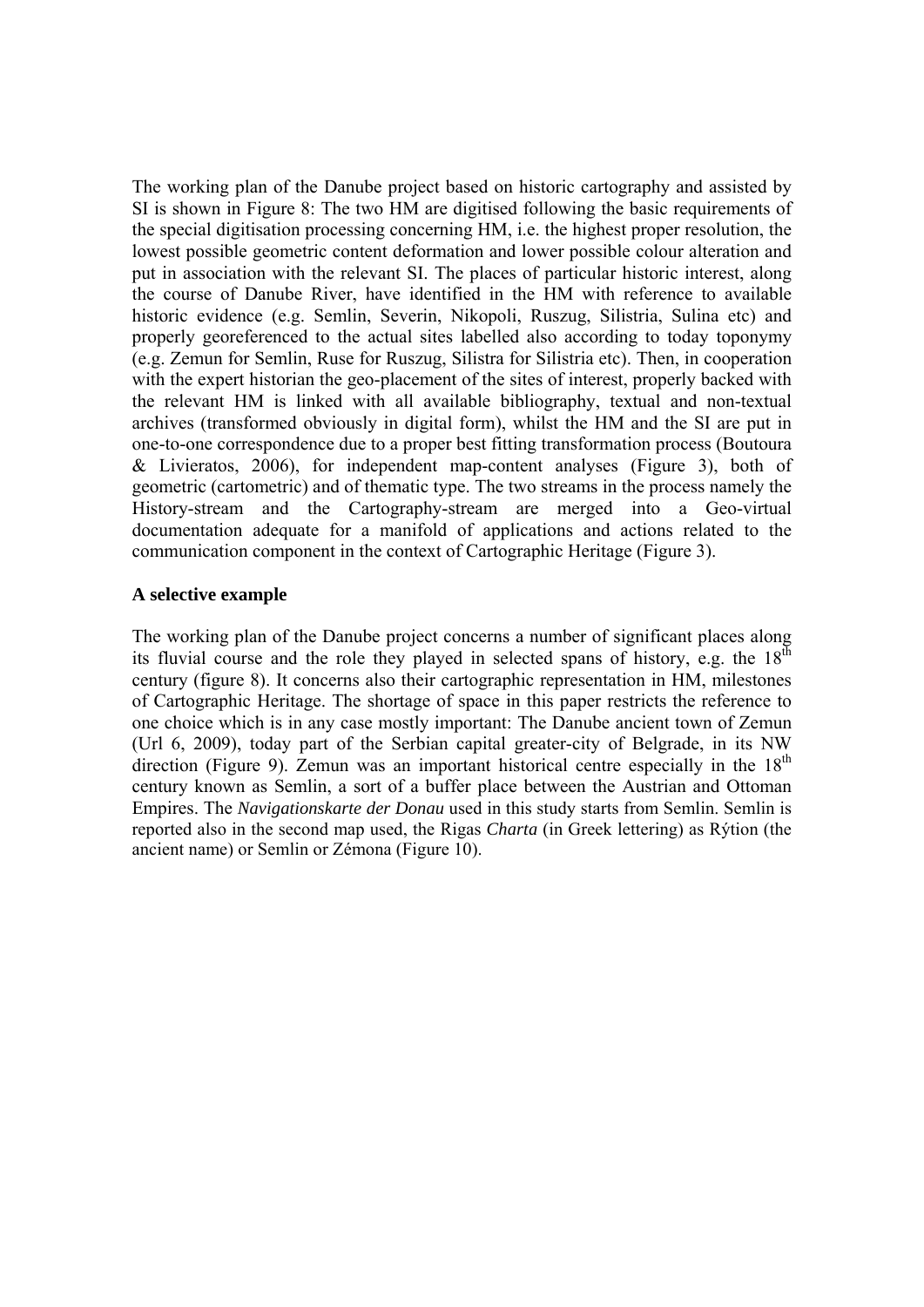

Figure 8. The working plan of the Danube project (left) and the example of Semlin (Zemum) (right).

Semlin is an important place not only for the Serbian heritage but also for the heritage of the Greek migration to Central and East Europe, especially in  $17<sup>th</sup>$  and  $18<sup>th</sup>$  centuries, and of their intense trade mobility. The Greek Diaspora is related to Semlin(o)-Zémona especially after the declaration of the town in 1749 as a free Austrian Imperial military municipality enjoying the right of self-governance and some few military obligations. Among the Semlin citizens who climbed high in the local administration (Katsiardi-Hering, 2009) was a number of persons of Greek origin, e.g. Ι. Κyritsas, K. Petrovich, P. Morfis who served as burgomasters. As far it concerns the judicature, the Greeks as Ottoman subjects obeyed the local courts, whilst the Greeks as Austrian subjects referred to Semlin's Austrian military administration for any dispute with the Ottoman authorities. Greeks financed the first Orthodox Church founded in the city (1752-1780), dedicated to Hagios Nikolaos (St Nicolas) and a second one in 1780 dedicated to Virgin Mary's Birth. Finally, the Greek emigrant Theodoros Apostolou funded by all means the construction of Archangels' chapel inside the pest-house of the city.



Figure 9. Zemun on the Danube, at the NW of the Google Earth SI depicting Belgrade.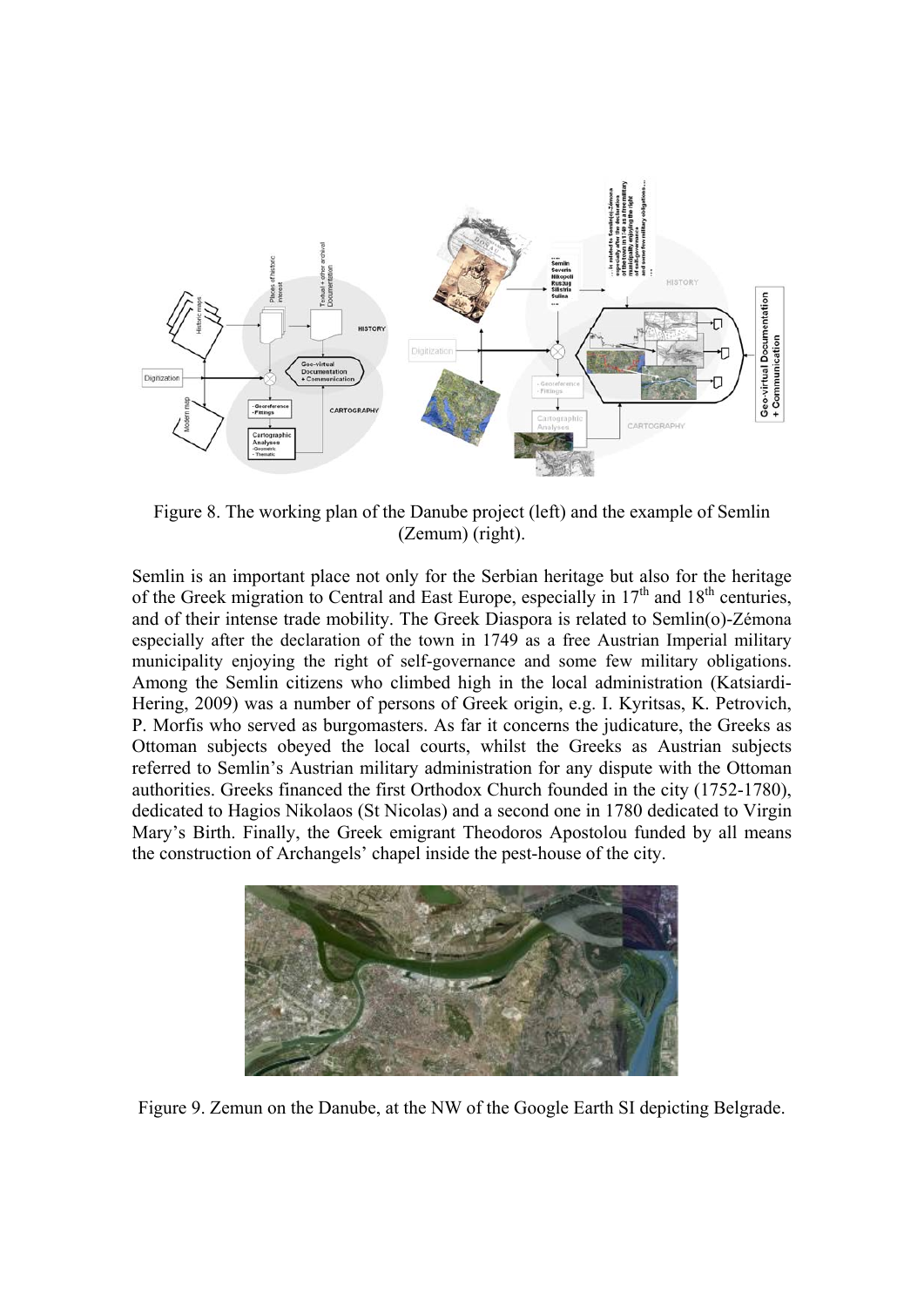

Figure 10. Left: Semlin in *Navigationskarte der Donau.* Right: Rýtion (the ancient name) or Semlin or Zémona in Rigas *Charta.*

Semlin had an important Greek community of 200-250 people in 1764, continuously growing (800 in 1816, 1000 in 1823) till the mid-19<sup>th</sup> century, when the Greek population in Serbia was little by little diminished. The town's Greek school, called "Hellenomouseion" founded in 1794, was organised in three levels: the elementary, the secondary and the tertiary school, appealing pupils from the Serbian and Hungarian communities of Semlin, the neighbouring Belgrade and other cities, thanks to its library and high level of studies. The members of Greek communities within Austrian Empire were mostly merchants. Especially in the broader area of today's former Yugoslavia, Greek merchants were holding the trade with Ottoman Empire. Among them, the retailers (wandering vendors or owners of small shops), the wholesale merchants (mostly cattle dealers) and finally the commissioners, most of them seated in Semlin, dealing with transportations from Balkans and Near East to Central and West European countries. Through the fluvial transporting networks of Danube and its feeders, as well as the road networks, through Belgrade and Semlin (where the merchandise were recorded and decontaminated), Greek merchants were transporting goods to Adriatic coasts and Black Sea and domestic animals from Serbia to Central Europe and Italy. It is confirmed that many members of Semlin's Greek community, derived from several ranks, knew about Rigas' patriotic activism (the author of his *Charta* used here) for the independence of Greece and the Balkan Peninsula.

Given all these, the geo-virtual documentation and communication interface of the Danube project is related to the georeference processes of the HM to the SI counterpart (Figure 10) on which a number of implementations can built up, in the intersection domain between the History component (as shown above in the Semlin-example) and the Cartography component of the project (Figure 8).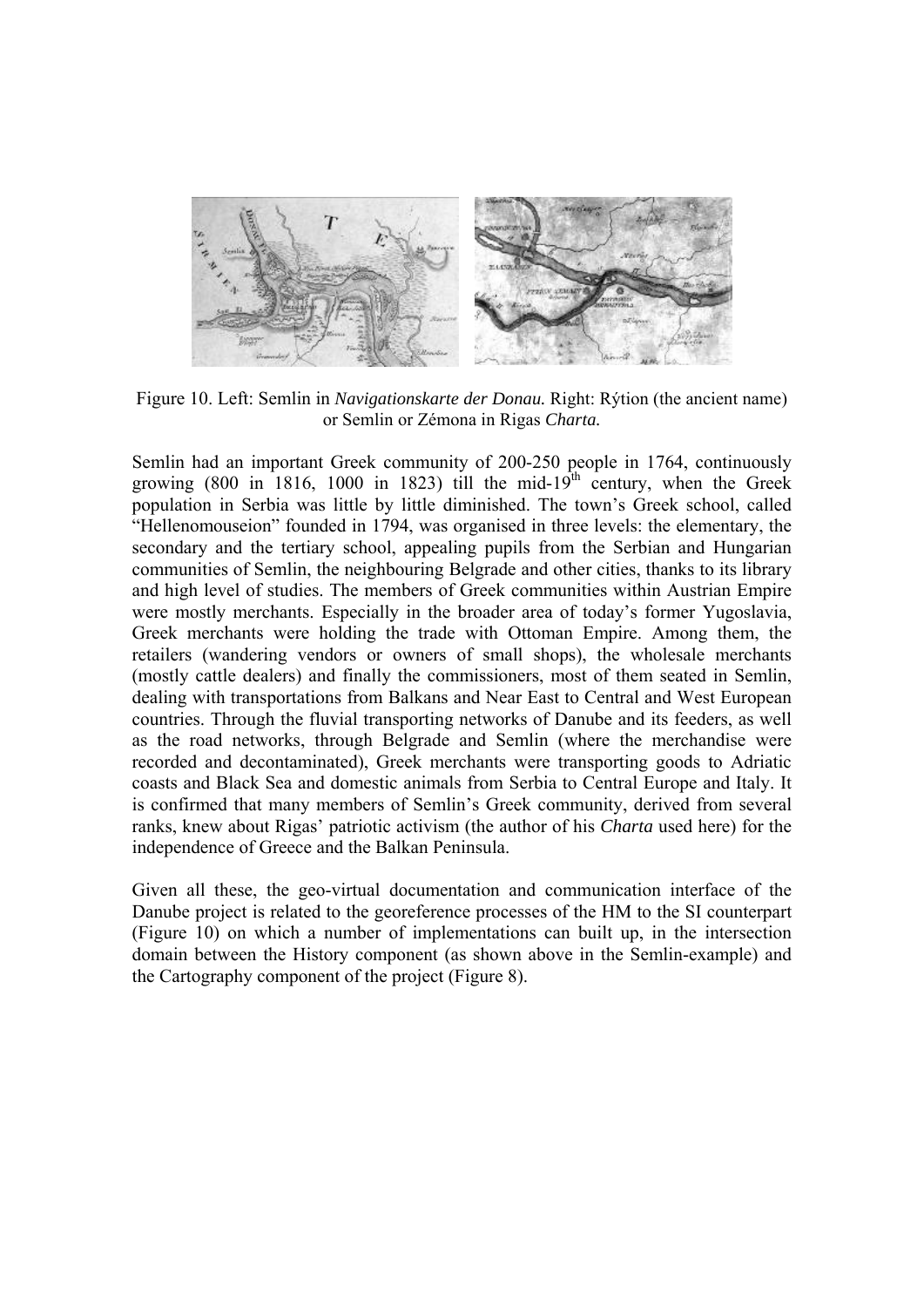

Figure 10. The *Navigationskarte der Donau* area of Semlin best fitted under conformality / similarity (Left) to the relevant Google Earth SI (Right).

### **Conclusions**

In this paper an example of good practice is given, in a synthetic form, on how digital technologies can or could contribute in a revival of historic cartography, in the context of the principles of Cartographic Heritage and according the scheme given in Figure 8. The key-study used here is based on the use of two  $18<sup>th</sup>$  century historic maps (HM) of the Danube (of different typology and intellectual origin) in association with Googleprovided imagery (SI). It is shown how the elaboration of the HM with respect to available historic evidence concerning the political, military, commercial, social and cultural life along the Danube combines History with Cartography and vice-versa offering more as an adding value the international dimension in the historic and geographic heritage of people who interacted in this important area of the overall European natural and cultural legacy.

#### **References**

- Besevliev, B. (1975), "Eine Navigationskarte des Unteren Laufs der Donau aus dem ende des 18 Jahrhunderts, *Bulgarian Historical Review,* 3, 3: 99-104.
- Bouè, A. (1854), *Recueil d'itineraires dans la Turquie d'Europe. Details topographiques et statistiques sur cet empire*, Vienne.
- Boutoura, C. and Livieratos, E. (2006), "Some fundamentals for the study of the geometry of early maps by comparative methods", *e-Perimetron,* 1, 1: 60-70.
- Boutoura, C. (2008), "On the map projection of Rigas Velestinlis *Charta*", *e-Perimetron*, 3, 3: 146-160.
- Dörflinger, J. (1981), "The first Austrian world atlases: Schraembl and Reilly", *Imago Mundi* 33: 65-71.
- Katsiardi-Hering, O. (2009), "Greek migration in Europe  $(15<sup>th</sup> 19<sup>th</sup>$  c.)", see Url 2.
- Leake, W. M. (1835), *Travels in Northern Greece*, London: J. Rodwell, 310, 312, 354.
- Livieratos, E. (2006a), "On the study of the geometric properties of historical cartgraphic representations", *Cartographica,* 41, 2: 165-175.
- Livieratos, E. (2006b), "Opening address", in Proceedings of the  $1<sup>st</sup>$  International Workshop on Digital Approaches to Cartographic Heritage, ICA-WG on Digital Technologies in Cartographic Heritage, E. Livieratos (ed.), Thessaloniki, 18-19 May 2006, Thessaloniki: HNCM&CH, 9-11.